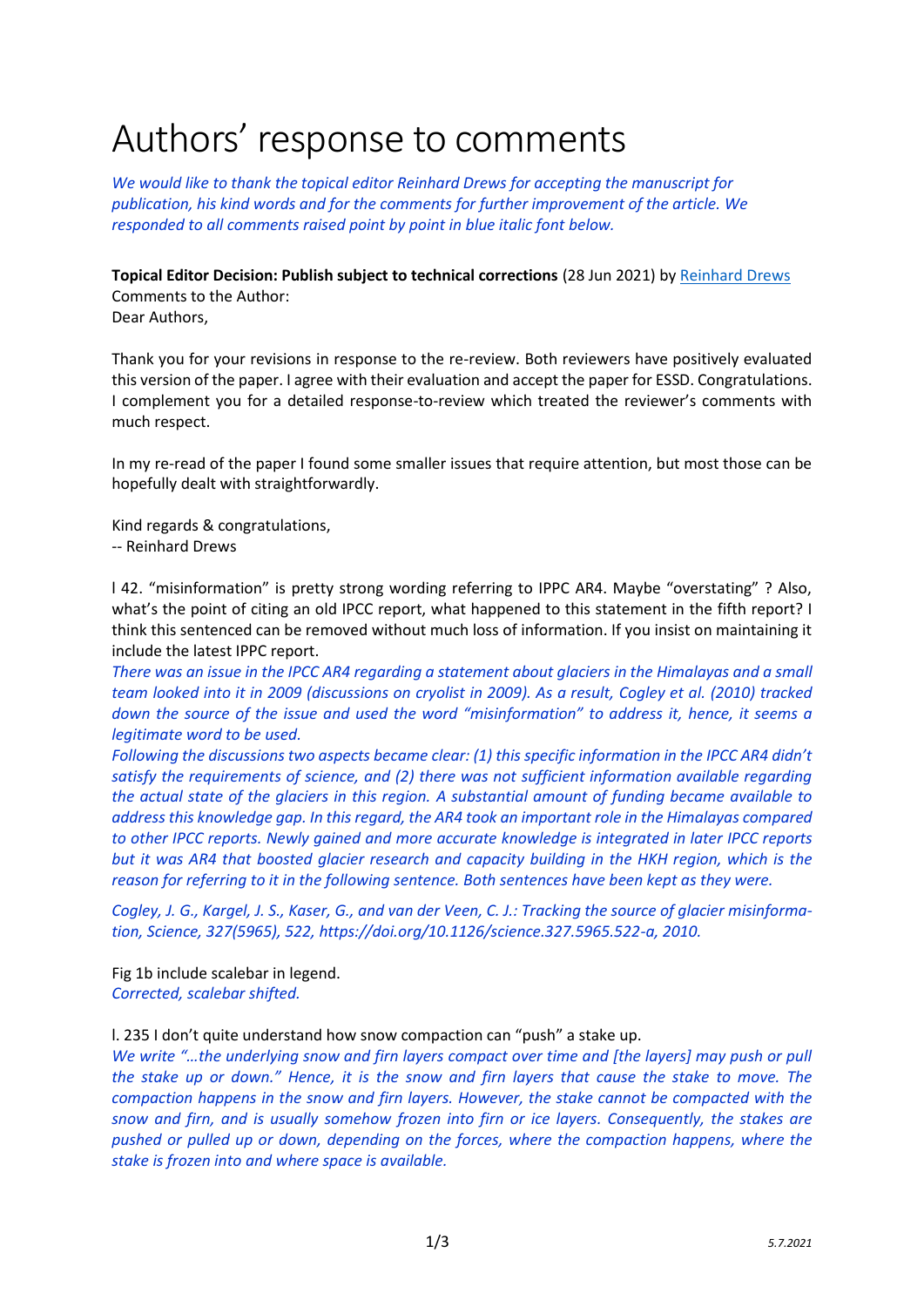l. 262 remove "so-called" (also elsewhere. I am never quite sure what this adds.)

*Based on the comment of a reviewer, "so-called" has been added in L262, and removed again now. In L310, "so-called" deleted, and in L688, "so-called preferable ELAs" kept.*

l. 383 If GPS data from 2012 are available, why weren't they used as GCPs in Section 3.3? *We generated the DEM2012 using GCPs with help of T. Bolch and colleagues in February 2014. Up to that time we had only very limited access to dGNSS devices, and limited time to conduct dGNSS surveys besides the mass balance measurements and trainings of about 25 participants. In May 2012, we conducted various dGNSS surveys (Table S2), but no GCP survey that should have been conducted on stable non-glaciated terrain.*

l. 423 SRTM 3 has an accuracy of plus minus 16 m (l. 274) and was used as GCP to offset the stereographic DEM. I am not sure how this uncertainty can then melt down to 7.4 m.

*We corrected the sentences: "To assess the uncertainty of the thickness change, we estimated the vertical precision of the DEMs by calculating the normalized median absolute deviation (NMAD), which is ±7.41 m (Holzer et al., 2015; Höhle and Höhle, 2009). The uncertainty of the geodetic mass balance is the root of the sum of each squared error term, which consist of the NMAD and the uncertainty for the ice density of ±60 kg m-3 (Huss, 2013)."*

*The accuracy of ±16 m is the vertical accuracy of the elevation of the SRTM3 (absolute system). The uncertainty of ±7.4 m is the uncertainty of the thickness change of the two DEMs SRTM3 and DEM2012 (relative system). To generate the DEM2012 (slave DEM), we used the SRTM3 as master DEM, and for that we used the elevation of the SRTM3 for the GCPs.*

*Reference added: Höhle, J. and Höhle, M.: Accuracy assessment of digital elevation models by means of robust statistical methods. ISPRS J. Photogramm. Remote Sens., 64, 398–406, https://doi.org/10.1016/j.isprsjprs.2009.02.003, 2009.*



Fig 2 Label panels with (a)-(d). Replace this with description "far left". *Corrected, "far left" replaced with (a), headings of panels deleted, caption edited.*

**Figure 2: The glacier hypsography (a), and the mass balances and gradients for the annual, winter and summer mass balance for Yala Glacier from 2011–2017 (b-d).** 

Fig 4/13 add x-axis label "years"

*Corrected for both Figures 4 and 13.*

*Fig 10: "years" added and y-axis labelled with "Cumulative frontal variation (m)"*